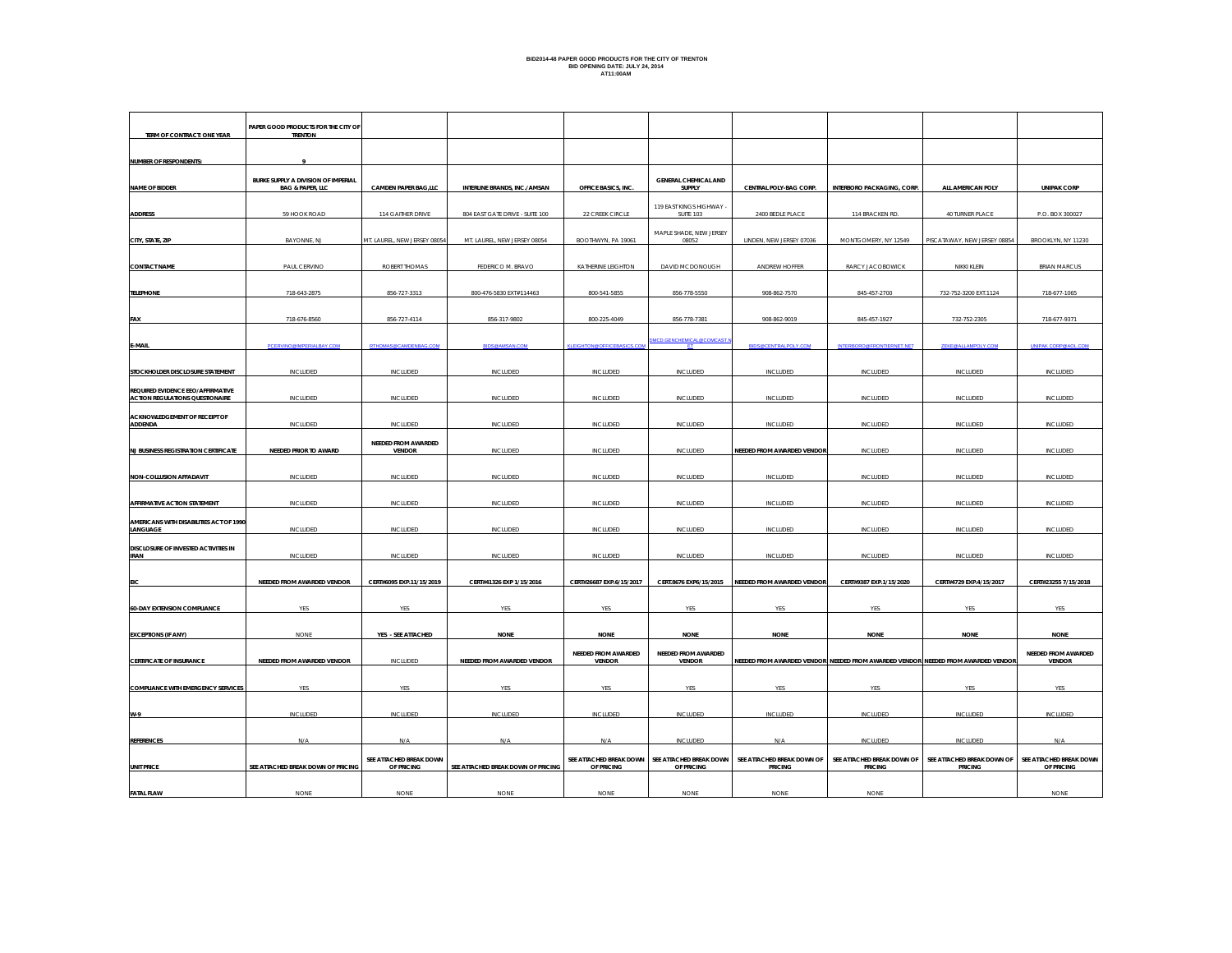|           |                    | $Bute$ $Sup^1$                                                                                                                             |                             | ON AN AS NEEDED BASIS AND DELIVERY WILL BE F.O.B. |                                                              |                      | <b>VENDOR</b>                                                                     |                              |                                                                                                                     |  |
|-----------|--------------------|--------------------------------------------------------------------------------------------------------------------------------------------|-----------------------------|---------------------------------------------------|--------------------------------------------------------------|----------------------|-----------------------------------------------------------------------------------|------------------------------|---------------------------------------------------------------------------------------------------------------------|--|
|           | <b>ITEM</b><br>NO. | DESCRIPTION                                                                                                                                | INSERT BRAND<br><b>NAME</b> | INSERT<br>EQUIVALENT<br><b>BRAND</b>              | CITY'S<br><b>ESTIMATED</b><br>QUANTITY<br>NEEDED             | UNIT PRICE           | MUST<br><b>INDICATE</b><br><b>HOW MANY</b><br><b>ITEMS</b><br>PACKED IN A<br>CASE | <b>PRICE PER CASE</b>        | <b>VENDOR MUST</b><br><b>MULTIPLY UNIT PRICE</b><br>X PRICE PER CASES<br>$=$ TOTAL PRICE                            |  |
|           | 1.                 | <b>RENOWN ECOSOFT</b><br><b>GREEN SEAL OPTI-CORE</b><br>TOILET TISSUE OR <sup>3</sup> /v <sub>V</sub> P<br>FOILET ISSUE - EQUIVALENT VALUE | $B_{\mathbf{v}}$            | $L_{V}$                                           | $467$ of<br>$0 \rightarrow C \rightarrow J - J$<br>600 CASES | 49<br>39.95          | $\sqrt{2}$<br>$80 500=$<br>40000                                                  | 3995                         | Good cases of $\varepsilon$ coupft is<br>Good $3140$ charts. Our cyse<br>$40000$ sheets<br>$467$ Creek<br>655196566 |  |
|           | $\ddot{z}$         | <b>KLEENEX SINGLE FOLD</b><br><b>HYGIENIC TOILET TISSUE OR</b><br>EQUIVALENT                                                               | kleinin                     | kC                                                | 40 CASES                                                     | 1.100<br>2985        | $\boldsymbol{\varrho}$ .<br>36250<br>9000                                         | 39.85                        | $1594 -$                                                                                                            |  |
|           | 3                  | RENOWN ECOSOFT GREEN<br>SEAL ROLL TOWEL OR<br>EQUIVALENT                                                                                   | BW                          | Lin                                               | 200 CASES                                                    | Y.a9<br>29.95        | 刃Q、<br>6800                                                                       | 29.95                        | $5990 -$                                                                                                            |  |
| v         | 4                  | SANITARY TOILET SEAT COVERS   4 DRe to<br><b>HALF-FOLD GREEN SEAL</b><br><b>CERTIFIED OR EQUIVALENT</b>                                    | $C - C$ $C$                 | $C_T$ $F$ $\rightarrow$                           | 25 CASES                                                     | 1005<br>2595         | JI.<br>5000                                                                       | 25.95                        | 648.75                                                                                                              |  |
| $\sqrt{}$ | 5.                 | <b>BLACK HEAVY DUTY TRASH</b><br>CAN LINERS (MINIMUM 1.5<br>MII) SIZE 40 X 46 - CAPACITY<br>40-45 GALLON                                   | Revolution<br>وهكا          | Revoltion<br>$\sqrt{3}a$                          | 200 CASES                                                    | $\sqrt{14}$<br>14.50 | $\sigma J Q$ .<br>$ 00\rangle$                                                    | 14.50                        | $2900 -$                                                                                                            |  |
|           | 6.                 | Clear Trash Can Liners<br>Strength: 2.0 MIL Size: 40 x 46                                                                                  | Tecrec<br>Rc                | TEElee<br>$85C -$                                 | 50 CASES                                                     | .17<br>. 17.95       | VQ.<br>$\sqrt{0}$                                                                 | 14.50<br>69 <del>1.s O</del> | 897.50                                                                                                              |  |
|           |                    | Clear Trash Can Liners<br>Strength: 16 MIC Size: 24 x 33                                                                                   | Kapare<br>$\mathcal{F}$     | Camparou<br><b>Par</b>                            | <b>10 CASES</b>                                              | 20I J<br>$5.5^\circ$ | 叮贝<br>$\circ$ 00                                                                  | 15.50                        | $155 -$                                                                                                             |  |

 $\sim 10^7$ 

Burke Supply

 $\label{eq:2.1} \mathcal{L}(\mathcal{L}(\mathcal{L})) = \mathcal{L}(\mathcal{L}(\mathcal{L})) = \mathcal{L}(\mathcal{L}(\mathcal{L})) = \mathcal{L}(\mathcal{L}(\mathcal{L})) = \mathcal{L}(\mathcal{L}(\mathcal{L})) = \mathcal{L}(\mathcal{L}(\mathcal{L})) = \mathcal{L}(\mathcal{L}(\mathcal{L})) = \mathcal{L}(\mathcal{L}(\mathcal{L})) = \mathcal{L}(\mathcal{L}(\mathcal{L})) = \mathcal{L}(\mathcal{L}(\mathcal{L})) = \mathcal{L}(\mathcal{L}(\mathcal{L})) = \math$ 

רים (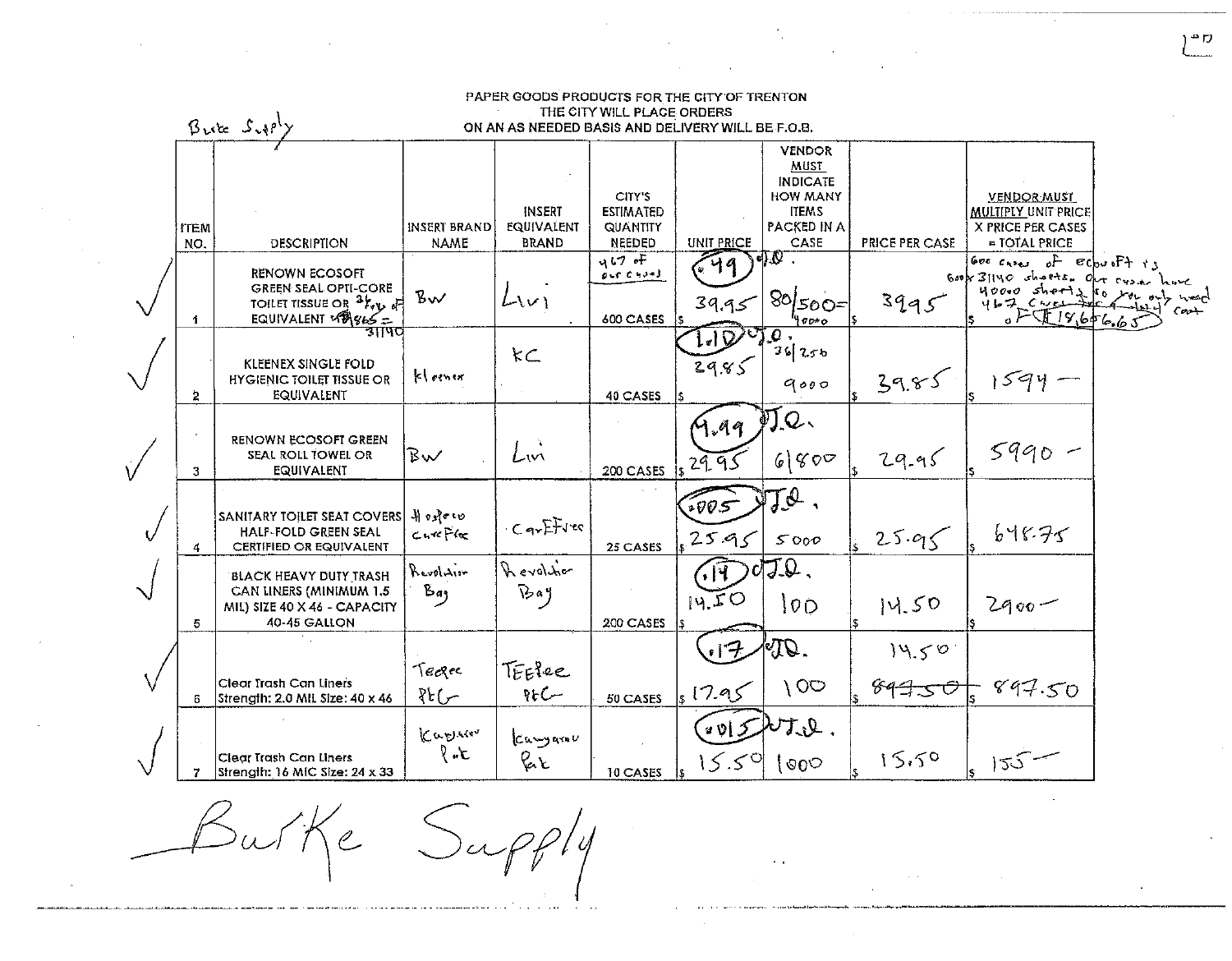Carnden Bag & Paper Co., LLC Wt Laurel, NJ 08054 114 Gaither Drive

**ITEM** o, o.  $\overline{a}$ w N j. Clear Trash Can Liners<br>Strength: 2.0 MIL Size: 40 x 46 Clear Trash Can Liners<br>Strength: 14-MIC Size: 24 x 33 SANITARY TOILET SEAT COVERS MIL) SIZE 40 X 46 - CAPACITY **KLEENEX SINGLE FOLD<br>HYGIENIC TOILET TISSUE OR** CAN LINERS (MINIMUM 1.5 BLACK HEAVY DUTY TRASH HALF-FOLD GREEN SEAL<br>CERTIFIED OR EQUIVALENT **RENOWN ECOSOFT GREEN** SEAL ROLL TOWEL OR **GREEN SEAL OPTI-CORE**<br>TOILET TISSUE OR **RENOWN ECOSOFT** EQUIVALENT 40-45 GALLON **EQUIVALENT** EQUIVALENT **DESCRIPTION** Klenex **INSERT BRAND NAME** Bery Beny Plastics Poyal Mastres  $4\mu$ 又子子 **INSERT<br>EQUIVALENT** Nittany **BRAND** 200 CASES **200 CASES ESTIMATED<br>QUANTITY<br>NEEDED 10 CASES** 600 CASES **SOCASES 25 CASES 40 CASES CITY'S**  $|15.3|$  $S80.19$ 820's ESS CS  $O<sup>1</sup>$ 5  $57/15$  $rac{1}{\tilde{Q}}$ **UNIT PRICE**  $|30 \text{ kpc}|$  $\frac{1}{2}$ BOROL'S  $\frac{1}{256}$  $|36|$ cs I Rey<br>Pay **SSD PK** 36 packs **PACKED IN A**  $JQ$  $Ra$ 10 Rous HOW MANY الماكنان **MUST**  $5650$ **VENDOR CASE ITEMS PRICE PER CASE** 33  $\omega$ 29  $55.58$  $51.95$  $3745$  $\frac{5}{2}$  $52.5$  $\dot{\mathsf{S}}$  $C_1$  $\frac{1}{\sqrt{2}}$  $\widetilde{C}_{\setminus}$ **VENDOR MUST<br>MULTIPLY UNIT PRICE**<br>MULTIPLY UNIT PRICE  $s\approx 110$ . 05. BEF  $92.86$ 1590. **= TOTAL PRICE** 7090. .<br>رنړ  $\mathcal{O}$  $\mathcal{S}_{\mathcal{O}}$  $\mathscr{C}$  $\frac{1}{2}$  $\frac{6}{5}$ 

ON AN AS NEEDED BASIS AND DELIYERY WILL BE F.O.B. PAPER GOODS PRODUCTS FOR THE CITY OF TRENTON<br>THE CITY WILL PLACE ORDERS

 $\mathbb{R}$ 

 $\label{eq:1} \frac{1}{2} \frac{1}{2} \frac{1}{2} \frac{1}{2} \frac{1}{2} \frac{1}{2} \frac{1}{2} \frac{1}{2} \frac{1}{2} \frac{1}{2} \frac{1}{2} \frac{1}{2} \frac{1}{2} \frac{1}{2} \frac{1}{2} \frac{1}{2} \frac{1}{2} \frac{1}{2} \frac{1}{2} \frac{1}{2} \frac{1}{2} \frac{1}{2} \frac{1}{2} \frac{1}{2} \frac{1}{2} \frac{1}{2} \frac{1}{2} \frac{1}{2} \frac{1}{2} \frac{1}{2} \frac{$ 

**CMIL**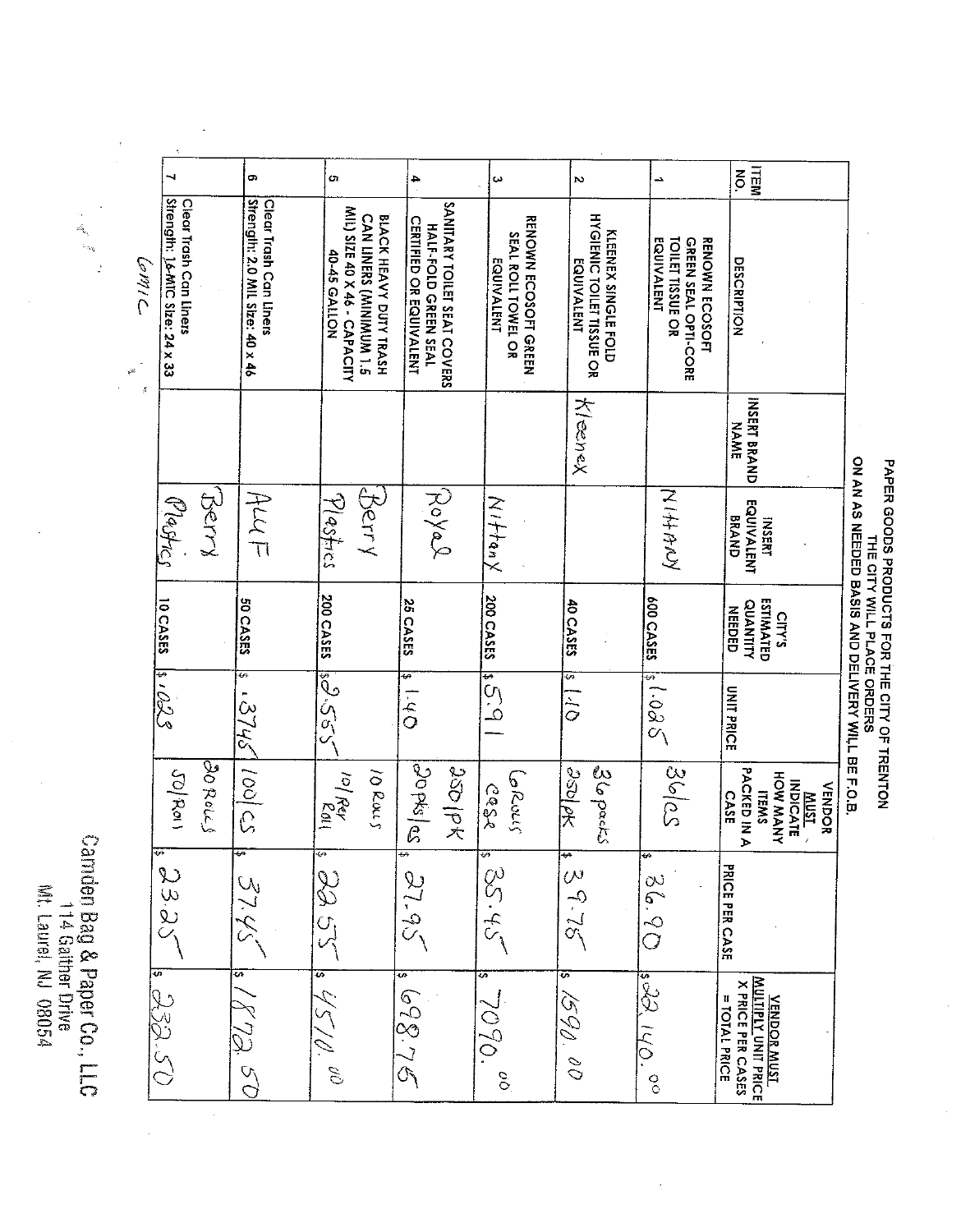| <b>ITEM</b><br>NO. | <b>DESCRIPTION</b>                                                                                       | <b>INSERT BRAND</b><br><b>NAME</b> | <b>INSERT</b><br><b>EQUIVALENT</b><br><b>BRAND</b> | CITY'S<br><b>ESTIMATED</b><br><b>QUANTITY</b><br><b>NEEDED</b> | <b>UNIT PRICE</b> | <b>VENDOR</b><br>must<br><b>INDICATE</b><br><b>HOW MANY</b><br><b>ITEMS</b><br><b>PACKED IN A</b><br>CASE | PRICE PER CASE         |
|--------------------|----------------------------------------------------------------------------------------------------------|------------------------------------|----------------------------------------------------|----------------------------------------------------------------|-------------------|-----------------------------------------------------------------------------------------------------------|------------------------|
| 1.                 | <b>RENOWN ECOSOFT</b><br><b>GREEN SEAL OPTI-CORE</b><br>TOILET TISSUE OR<br>EQUIVALENT                   | Kenown                             |                                                    | 600 CASES                                                      |                   |                                                                                                           | $37.50$ 86 Rolls 37.50 |
| $\mathbf{2}$       | KLEENEX SINGLE FOLD<br><b>HYGIENIC TOILET TISSUE OR</b><br><b>EQUIVALENT</b>                             | Kleenex                            |                                                    | 40 CASES                                                       |                   |                                                                                                           | 43.74 36/250 43.74     |
| 3                  | <b>RENOWN ECOSOFT GREEN</b><br>SEAL ROLL TOWEL OR<br><b>EQUIVALENT</b>                                   | Kenown                             |                                                    | 200 CASES                                                      |                   |                                                                                                           | 34.50 6/800 34.50      |
| 4                  | <b>SANITARY TOILET SEAT COVERS!</b><br><b>HALF-FOLD GREEN SEAL</b><br><b>CERTIFIED OR EQUIVALENT</b>     | Kenown                             |                                                    | 25 CASES                                                       |                   |                                                                                                           | 28.60 5,000 28.60      |
| 5                  | BLACK HEAVY DUTY TRASH<br>CAN LINERS (MINIMUM 1.5<br>MIL) SIZE 40 X 46 - CAPACITY<br><b>40-45 GALLON</b> | づく<br>Plastic5                     |                                                    | 200 CASES                                                      |                   |                                                                                                           | 28.00 100 28.00        |
| 6.                 | <b>Clear Trash Can Liners</b><br>Strength: 2.0 MIL Size: 40 x 46                                         | $A\cup F$                          |                                                    | 50 CASES                                                       |                   |                                                                                                           | 31.45 100 31.45        |
| 7.                 | <b>Clear Trash Can Liners</b><br>Strength: 16 MIC Size: 24 x 33                                          | Berf'                              |                                                    | 10 CASES                                                       |                   |                                                                                                           | 23.1011,00023.10       |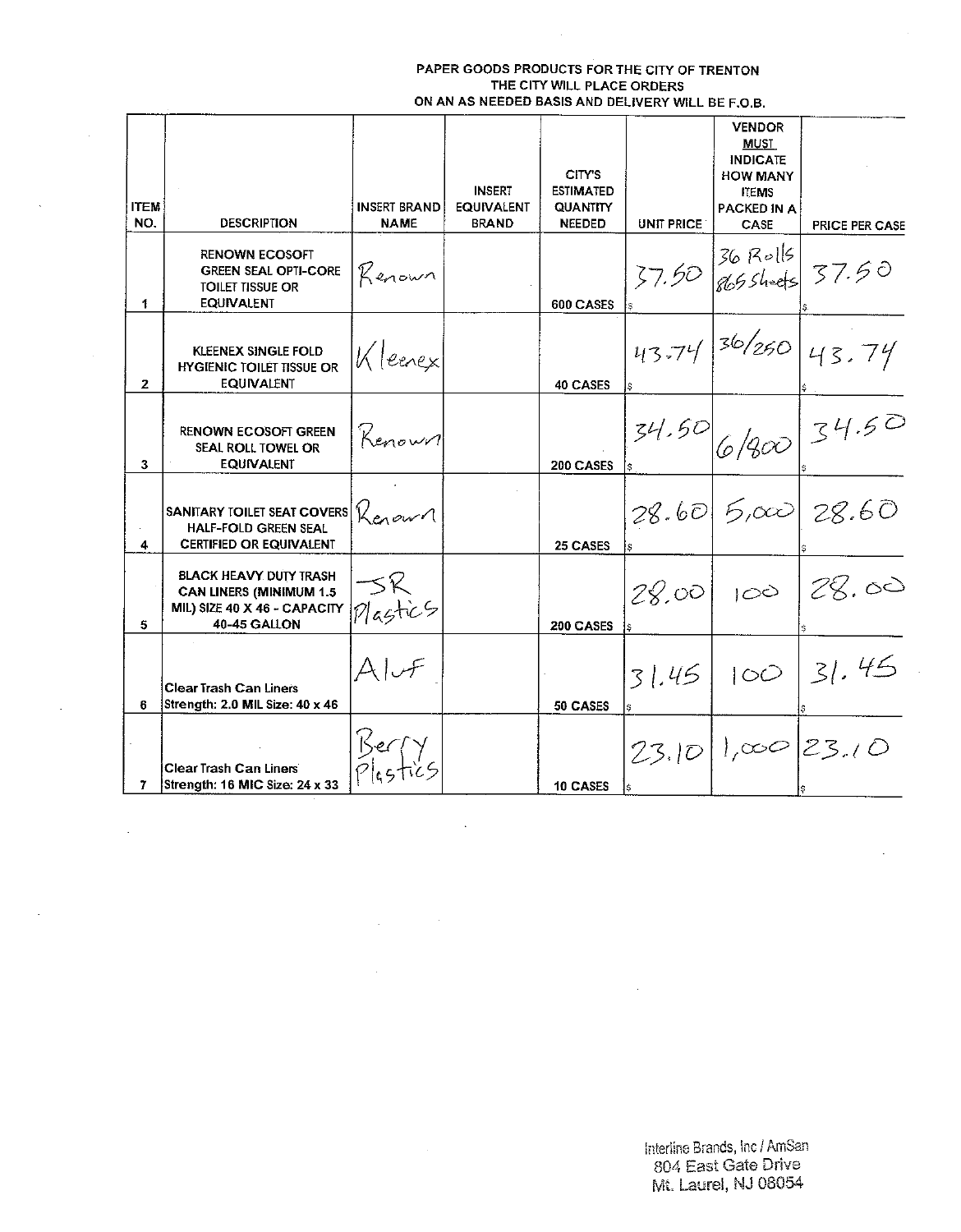OFFiceRasics

 $\sim$ 

| <b>ITEM</b><br>NO. | <b>DESCRIPTION</b>                                                                                              | <b>INSERT BRAND</b><br><b>NAME</b> | <b>INSERT</b><br><b>EQUIVALENT</b><br><b>BRAND</b> | CIIY'S<br><b>ESTIMATED</b><br><b>QUANTITY</b><br><b>NEEDED</b> | <b>UNIT PRICE</b> | <b>HOW MANY</b><br><b>ITEMS</b><br><b>PACKED IN A</b><br><b>CASE</b> | <b>PRICE PER CASE</b> | <b>VENDOR MUST</b><br><b>MULTIPLY UNIT PRICE</b><br><b>X PRICE PER CASES</b><br>= TOTAL PRICE |
|--------------------|-----------------------------------------------------------------------------------------------------------------|------------------------------------|----------------------------------------------------|----------------------------------------------------------------|-------------------|----------------------------------------------------------------------|-----------------------|-----------------------------------------------------------------------------------------------|
| 1                  | <b>RENOWN ECOSOFT</b><br><b>GREEN SEAL OPTI-CORE</b><br><b>TOILET TISSUE OR</b><br><b>EQUIVALENT</b>            |                                    |                                                    | 600 CASES                                                      |                   |                                                                      |                       |                                                                                               |
| $\mathbf{2}$       | <b>KLEENEX SINGLE FOLD</b><br><b>HYGIENIC TOILET TISSUE OR</b><br><b>EQUIVALENT</b>                             |                                    | KinBerly<br>CIArK                                  | 40 CASES                                                       | 1.08              | Zo BX g <br>Z50<br>PER CASE                                          | 38.90                 | 1556.00                                                                                       |
| 3                  | <b>RENOWN ECOSOFT GREEN</b><br>SEAL ROLL TOWEL OR<br><b>EQUIVALENT</b>                                          |                                    | Nuttyny<br>IAPEY"                                  | 200 CASES                                                      | 4,58<br>is.       | $\mu_{\mathcal{E}}$<br>6<br>CASE                                     | 27.50                 | 550000                                                                                        |
| 4                  | <b>SANITARY TOILET SEAT COVERS</b><br><b>HALF-FOLD GREEN SEAL</b><br><b>CERTIFIED OR EQUIVALENT</b>             |                                    | <i>\//ttm</i><br>PAAR                              | 25 CASES                                                       | . OO 5 l          | 5000<br>PET CASE                                                     | 25.50                 | 637.50                                                                                        |
| 5.                 | <b>BLACK HEAVY DUTY TRASH</b><br><b>CAN LINERS (MINIMUM 1.5</b><br>MIL) SIZE 40 X 46 - CAPACITY<br>40-45 GALLON |                                    | PIASTICS<br>ρρκ5-4bXX                              | 200 CASES                                                      | K<br>.1795        | 700<br>C ASE                                                         | 1.95                  | 3,590,00                                                                                      |
| 6                  | Clear Trash Can Liners<br>Strength: 2.0 MIL Size: 40 x 46                                                       |                                    | ASTICS                                             | 50 CASES                                                       | .2435             | CASE                                                                 | Z4.35                 |                                                                                               |
|                    | Clear Trash Can Liners<br>Strength: 16 MIC Size: 24 x 33                                                        |                                    |                                                    | 10 CASES                                                       | .0168             | 1000<br>° ASE                                                        | 16.80                 | 168.00                                                                                        |

PAPER GOODS PRODUCTS FOR THE CITY OF TRENTON THE CITY WILL PLACE ORDERS ON AN AS NEEDED BASIS AND DELIVERY WILL BE F.O.B.  $\mathcal{L}$ 

**VENDOR** 

**MUST INDICATE**   $\mathfrak{S}$ 

 $\sim 10^{-1}$ 

 $\sim$ 

 $\mathcal{L}_{\mathcal{A}}$  and  $\mathcal{L}_{\mathcal{A}}$  are the set of the set of the set of the  $\mathcal{L}_{\mathcal{A}}$ 

 $\rightarrow$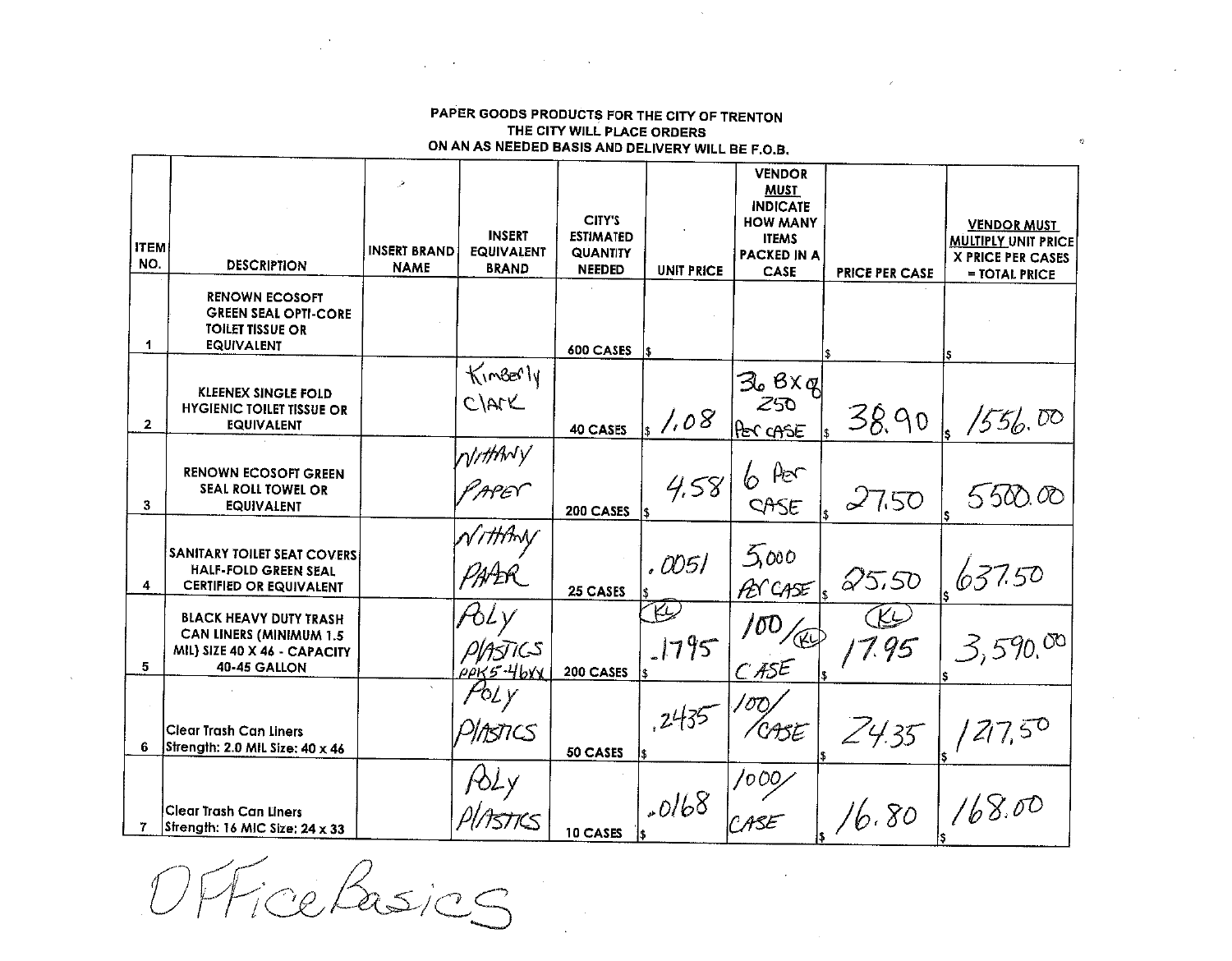⊤

 $\sim$   $\sim$ 

 $\sim 10^{-1}$ 

 $\Delta$ 

| <b>ITEM</b><br>NO. | <b>DESCRIPTION</b>                                                                                       | <b>INSERT BRAND</b> | <b>INSERT</b><br><b>EQUIVALENT</b>    | CITY'S<br><b>ESTIMATED</b><br><b>QUANTITY</b> |                   | <b>VENDOR</b><br><u>MUST</u><br><b>INDICATE</b><br><b>HOW MANY</b><br><b>ITEMS</b><br><b>PACKED IN A</b> |                       | <b>VENDOR MUST</b><br><b>MULTIPLY UNIT PRICE</b><br><b>X PRICE PER CASES</b> |
|--------------------|----------------------------------------------------------------------------------------------------------|---------------------|---------------------------------------|-----------------------------------------------|-------------------|----------------------------------------------------------------------------------------------------------|-----------------------|------------------------------------------------------------------------------|
|                    |                                                                                                          | <b>NAME</b>         | <b>BRAND</b>                          | NEEDED                                        | <b>UNIT PRICE</b> | CASE                                                                                                     | <b>PRICE PER CASE</b> | = TOTAL PRICE                                                                |
| $\mathbf 1$        | <b>RENOWN ECOSOFT</b><br><b>GREEN SEAL OPTI-CORE</b><br><b>TOILET TISSUE OR</b><br>EQUIVALENT            |                     |                                       | 600 CASES                                     |                   | Ase                                                                                                      | 3o, 10                |                                                                              |
| $\overline{2}$     | KLEENEX SINGLE FOLD<br><b>HYGIENIC TOILET TISSUE OR</b><br>EQUIVALENT                                    | <u>leeneX</u>       |                                       | 40 CASES                                      |                   | $shest$ s<br>⊵er p <u>e</u> £                                                                            |                       |                                                                              |
| 3                  | <b>RENOWN ECOSOFT GREEN</b><br>SEAL ROLL TOWEL OR<br><b>EQUIVALENT</b>                                   |                     | 'Sensoft                              | 200 CASES                                     |                   | CAS Q<br>∕0H e∝h                                                                                         | 68                    |                                                                              |
| 4                  | SANITARY TOILET SEAT COVERS<br>HALF-FOLD GREEN SEAL<br><b>CERTIFIED OR EQUIVALENT</b>                    |                     | seot Cole(s                           | 25 CASES                                      | <u>D-</u> 80 %    | 60C<br>N ASC                                                                                             |                       |                                                                              |
| 5                  | <b>BLACK HEAVY DUTY TRASH</b><br>CAN LINERS (MINIMUM 1.5<br>MIL) SIZE 40 X 46 - CAPACITY<br>40-45 GALLON |                     | $#$ llu $\ell \ell^{\rho}$<br>4st K.S | 200 CASES                                     | 13                |                                                                                                          |                       |                                                                              |
| 6                  | Clear Trash Can Liners<br>Strength: 2.0 MIL Size: 40 x 46                                                |                     | Wasties                               | 50 CASES                                      | 0.27              | 16c<br>Agse                                                                                              | $\alpha$              |                                                                              |
| $\overline{7}$     | Clear Trash Can Liners<br>Strength: 16 MIC Size: 24 x 33                                                 |                     |                                       |                                               |                   |                                                                                                          |                       |                                                                              |
|                    |                                                                                                          |                     | 70stres                               | 10 CASES                                      |                   |                                                                                                          |                       | 250 <sub>e</sub>                                                             |

**GENERAL CHEMICAL AND SUPPLY** David McDonough 119 East Kings Highway Suite 103 Maple Shade, NJ 08052 Office: 856-778-5550 Cell: 609-351-2017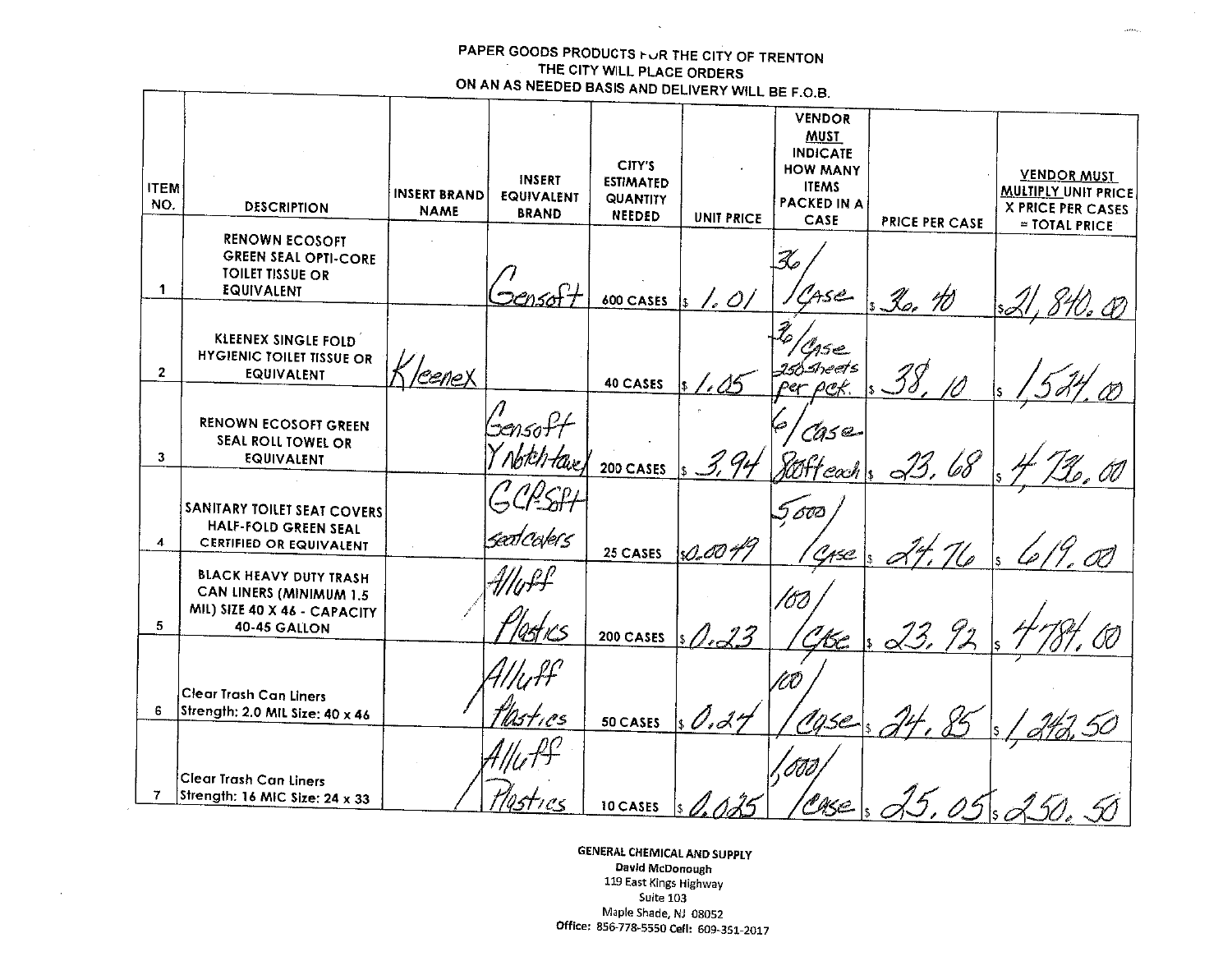|              |                                                       |                     |                   |                            |                      | <b>VENDOR</b><br><b>MUST</b>       |                       |                                                        |
|--------------|-------------------------------------------------------|---------------------|-------------------|----------------------------|----------------------|------------------------------------|-----------------------|--------------------------------------------------------|
|              |                                                       |                     |                   |                            |                      | <b>INDICATE</b>                    |                       |                                                        |
|              |                                                       |                     | <b>INSERT</b>     | CITY'S<br><b>ESTIMATED</b> |                      | <b>HOW MANY</b>                    |                       | <b>VENDOR MUST</b>                                     |
| <b>ITEM</b>  |                                                       | <b>INSERT BRAND</b> | <b>EQUIVALENT</b> | <b>QUANTITY</b>            |                      | <b>ITEMS</b><br><b>PACKED IN A</b> |                       | <b>MULTIPLY UNIT PRICE</b><br><b>X PRICE PER CASES</b> |
| NO.          | <b>DESCRIPTION</b>                                    | <b>NAME</b>         | <b>BRAND</b>      | <b>NEEDED</b>              | <b>UNIT PRICE</b>    | CASE                               | <b>PRICE PER CASE</b> | $=$ TOTAL PRICE                                        |
|              | <b>RENOWN ECOSOFT</b>                                 |                     |                   |                            |                      |                                    |                       |                                                        |
|              | <b>GREEN SEAL OPTI-CORE</b>                           |                     |                   |                            |                      |                                    |                       |                                                        |
|              | <b>TOILET TISSUE OR</b>                               |                     |                   |                            |                      |                                    |                       |                                                        |
| 1            | <b>EQUIVALENT</b>                                     |                     |                   | 600 CASES                  | \$                   |                                    |                       |                                                        |
|              |                                                       |                     |                   |                            |                      |                                    |                       |                                                        |
|              | <b>KLEENEX SINGLE FOLD</b>                            |                     |                   |                            |                      |                                    |                       |                                                        |
| $\mathbf{2}$ | <b>HYGIENIC TOILET TISSUE OR</b><br><b>EQUIVALENT</b> |                     |                   | 40 CASES                   | \$                   |                                    |                       |                                                        |
|              |                                                       |                     |                   |                            |                      |                                    |                       | s                                                      |
|              | <b>RENOWN ECOSOFT GREEN</b>                           |                     |                   |                            |                      |                                    |                       |                                                        |
|              | SEAL ROLL TOWEL OR                                    |                     |                   |                            |                      |                                    |                       |                                                        |
| 3            | <b>EQUIVALENT</b>                                     |                     |                   | 200 CASES                  | 1\$                  |                                    |                       | S                                                      |
|              |                                                       |                     |                   |                            |                      |                                    |                       |                                                        |
|              | SANITARY TOILET SEAT COVERS                           |                     |                   |                            |                      |                                    |                       |                                                        |
|              | <b>HALF-FOLD GREEN SEAL</b>                           |                     |                   |                            |                      |                                    |                       |                                                        |
| 4            | <b>CERTIFIED OR EQUIVALENT</b>                        |                     |                   | 25 CASES                   | I\$.                 |                                    |                       |                                                        |
|              | <b>BLACK HEAVY DUTY TRASH</b>                         |                     |                   |                            |                      |                                    |                       |                                                        |
|              | <b>CAN LINERS (MINIMUM 1.5</b>                        |                     |                   |                            |                      |                                    |                       |                                                        |
| 5            | MIL) SIZE 40 X 46 - CAPACITY<br>40-45 GALLON          |                     |                   | 200 CASES                  | $50.145^{\circ}$     |                                    | $ s $ 14 $50$         |                                                        |
|              |                                                       |                     |                   |                            |                      | 100                                |                       | is.                                                    |
|              |                                                       |                     |                   |                            |                      |                                    |                       |                                                        |
|              | <b>Clear Trash Can Liners</b>                         |                     |                   |                            |                      |                                    |                       |                                                        |
| 6            | Strength: 2.0 MIL Size: 40 x 46                       |                     |                   | 50 CASES                   | 1 0.198 <sup>®</sup> | <b>IOO</b>                         | Q,Q                   | £2<br>lS.                                              |
|              |                                                       |                     |                   |                            |                      |                                    |                       |                                                        |
|              |                                                       | Witta               |                   |                            |                      |                                    |                       |                                                        |
|              | <b>Clear Trash Can Liners</b>                         |                     |                   |                            |                      |                                    |                       |                                                        |
| 7            | Strength: 16 MIC Size: 24 x 33                        |                     |                   | 10 CASES                   | ls () 032            | 100                                | 3.20                  | $52^{\circ}$<br>l۶.                                    |

Central Poly-BagCorp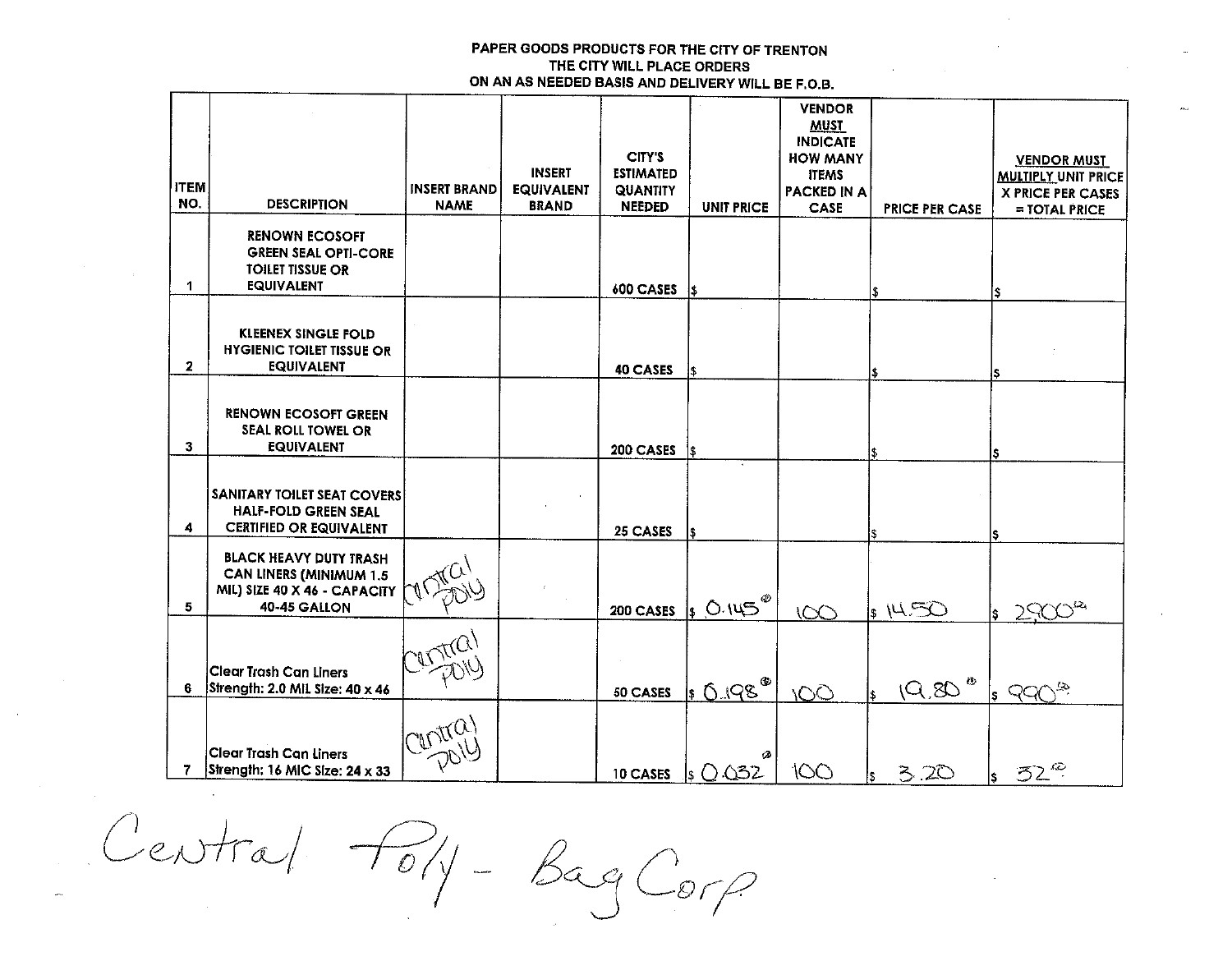INATOOTO Packaging, Corp

 $\mathcal{F}^{\text{c}}(\mathcal{A})$ 

 $\label{eq:2} \frac{1}{\sqrt{2}}\left(\frac{1}{\sqrt{2}}\right)^{2} \left(\frac{1}{\sqrt{2}}\right)^{2}$ 

| <b>ITEM</b><br>NO. | <b>DESCRIPTION</b>                                                                                              | <b>INSERT BRAND</b><br><b>NAME</b> | <b>INSERT</b><br><b>EQUIVALENT</b><br><b>BRAND</b> | CITY'S<br><b>ESTIMATED</b><br>QUANTITY<br><b>NEEDED</b> | <b>UNIT PRICE</b>    | <b>VENDOR</b><br>MUST<br><b>INDICATE</b><br><b>HOW MANY</b><br><b>ITEMS</b><br><b>PACKED IN A</b><br>CASE | <b>PRICE PER CASE</b> | <u>VENDOR MUST</u><br><b>MULTIPLY UNIT PRICE</b><br><b>X PRICE PER CASES</b><br>$=$ TOTAL PRICE |
|--------------------|-----------------------------------------------------------------------------------------------------------------|------------------------------------|----------------------------------------------------|---------------------------------------------------------|----------------------|-----------------------------------------------------------------------------------------------------------|-----------------------|-------------------------------------------------------------------------------------------------|
| 1                  | <b>RENOWN ECOSOFT</b><br><b>GREEN SEAL OPTI-CORE</b><br><b>TOILET TISSUE OR</b><br><b>EQUIVALENT</b>            |                                    |                                                    | 600 CASES                                               | S                    |                                                                                                           |                       |                                                                                                 |
| $\mathbf{2}$       | KLEENEX SINGLE FOLD<br><b>HYGIENIC TOILET TISSUE OR</b><br><b>EQUIVALENT</b>                                    |                                    |                                                    | 40 CASES                                                | l\$.                 |                                                                                                           |                       |                                                                                                 |
| 3                  | <b>RENOWN ECOSOFT GREEN</b><br>SEAL ROLL TOWEL OR<br>EQUIVALENT                                                 |                                    |                                                    | 200 CASES                                               | is.                  |                                                                                                           |                       | ls.                                                                                             |
| 4.                 | <b>SANITARY TOILET SEAT COVERS</b><br>HALF-FOLD GREEN SEAL<br><b>CERTIFIED OR EQUIVALENT</b>                    |                                    |                                                    | 25 CASES                                                | 13.                  |                                                                                                           |                       | I\$.                                                                                            |
| 5.                 | <b>BLACK HEAVY DUTY TRASH</b><br>CAN LINERS (MINIMUM 1.5<br>MIL) SIZE 40 X 46 - CAPACITY<br><b>40 45 GALLON</b> | $NT-4046-XH$ As per sample #5      |                                                    | 200 CASES                                               | \$0.1182             | 100/Case                                                                                                  | 11.82                 | $\vert$ s <sup>2</sup> ,364.00                                                                  |
| 6                  | <b>Clear Trash Can Liners</b><br>Strength: 2.0 MIL Size: 40 x 46 Exh                                            | INT-4046-Super                     | As per sample #6                                   | 50 CASES                                                | $\{0.1984\}$         | $100/C$ ase                                                                                               | 19.84                 | ,992.00                                                                                         |
| 7                  | <b>Clear Trash Can Liners</b><br>Strength: 16 MIC Size: 24 x 33 INT-2433-Hvy As per sample #7                   |                                    |                                                    | 10 CASES                                                | $\frac{1}{2}0.01748$ | $1000/Case$  s <sup>17.48</sup>                                                                           |                       | 174.80                                                                                          |

PAPER GOODS PRODUCTS FOR THE CITY OF TRENTON THE CITY WILL PLACE ORDERS ON AN AS NEEDED BASIS AND DELIVERY WILL BE F.O.B.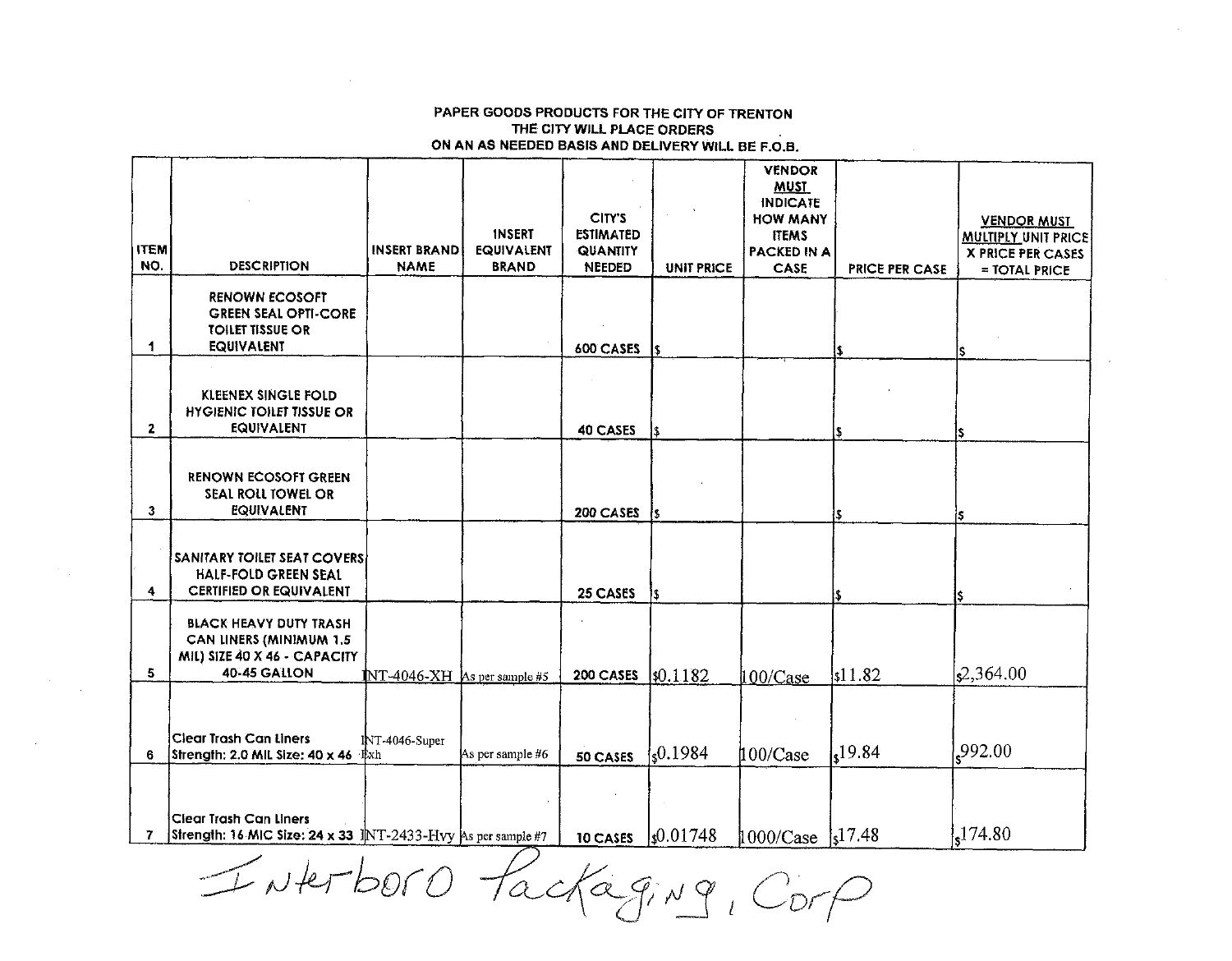|              |                                                                |                     |                   |                  |                      | <b>VENDOR</b><br><b>MUST</b> |                       |                            |
|--------------|----------------------------------------------------------------|---------------------|-------------------|------------------|----------------------|------------------------------|-----------------------|----------------------------|
|              |                                                                |                     |                   |                  |                      | <b>INDICATE</b>              |                       |                            |
|              |                                                                |                     |                   | CITY'S           |                      | <b>HOW MANY</b>              |                       | <b>VENDOR MUST</b>         |
|              |                                                                |                     | <b>INSERT</b>     | <b>ESTIMATED</b> |                      | <b>ITEMS</b>                 |                       | <b>MULTIPLY UNIT PRICE</b> |
| <b>ITEM</b>  |                                                                | <b>INSERT BRAND</b> | <b>EQUIVALENT</b> | <b>QUANTITY</b>  |                      | <b>PACKED IN A</b>           |                       | <b>X PRICE PER CASES</b>   |
| NO.          | <b>DESCRIPTION</b>                                             | <b>NAME</b>         | <b>BRAND</b>      | <b>NEEDED</b>    | <b>UNIT PRICE</b>    | CASE                         | <b>PRICE PER CASE</b> | $=$ TOTAL PRICE            |
|              | <b>RENOWN ECOSOFT</b>                                          |                     |                   |                  |                      |                              |                       |                            |
|              | <b>GREEN SEAL OPTI-CORE</b>                                    |                     |                   |                  |                      |                              |                       |                            |
|              | <b>TOILET TISSUE OR</b>                                        |                     |                   |                  |                      |                              |                       |                            |
| 1.           | <b>EQUIVALENT</b>                                              |                     |                   | 600 CASES        |                      |                              | l\$                   |                            |
|              |                                                                |                     |                   |                  |                      |                              |                       |                            |
|              | <b>KLEENEX SINGLE FOLD</b>                                     |                     |                   |                  |                      |                              |                       |                            |
|              | <b>HYGIENIC TOILET TISSUE OR</b>                               |                     |                   |                  |                      |                              |                       |                            |
| $\mathbf{2}$ | <b>EQUIVALENT</b>                                              |                     |                   | 40 CASES         | \$                   |                              |                       |                            |
|              |                                                                |                     |                   |                  |                      |                              |                       |                            |
|              | <b>RENOWN ECOSOFT GREEN</b>                                    |                     |                   |                  |                      |                              |                       |                            |
|              | SEAL ROLL TOWEL OR                                             |                     |                   |                  |                      |                              |                       |                            |
| $\mathbf{3}$ | <b>EQUIVALENT</b>                                              |                     |                   | 200 CASES        | l\$                  |                              |                       | ls                         |
|              |                                                                |                     |                   |                  |                      |                              |                       |                            |
|              | <b>SANITARY TOILET SEAT COVERS</b>                             |                     |                   |                  |                      |                              |                       |                            |
|              | <b>HALF-FOLD GREEN SEAL</b>                                    |                     |                   |                  |                      |                              |                       |                            |
| 4            | <b>CERTIFIED OR EQUIVALENT</b>                                 |                     |                   | 25 CASES         |                      |                              |                       | IS                         |
|              |                                                                |                     |                   |                  |                      |                              |                       |                            |
|              | <b>BLACK HEAVY DUTY TRASH</b>                                  |                     |                   |                  |                      |                              |                       |                            |
|              | <b>CAN LINERS (MINIMUM 1.5</b><br>MIL) SIZE 40 X 46 - CAPACITY | All American        |                   |                  |                      |                              |                       |                            |
| 5.           | 40-45 GALLON                                                   | Poly                |                   | 200 CASES        | \$0.1372             | 100/cs                       | 13.72<br>ß.           | $ s\>2,744.00$             |
|              |                                                                |                     |                   |                  |                      |                              |                       |                            |
|              |                                                                |                     |                   |                  |                      |                              |                       |                            |
|              | <b>Clear Trash Can Liners</b>                                  | All American        |                   |                  |                      |                              |                       |                            |
| 6.           | Strength: 2.0 MIL Size: 40 x 46                                | Poly                |                   | 50 CASES         | s 0.1780             | 100/cs                       | 17.80<br>l\$.         | ls 890.00                  |
|              |                                                                |                     |                   |                  |                      |                              |                       |                            |
|              |                                                                |                     |                   |                  |                      |                              |                       |                            |
|              | Clear Trash Can Liners                                         | All American        |                   |                  |                      |                              |                       |                            |
| 7            | Strength: 16 MIC Size: 24 x 33                                 | Poly                |                   | 10 CASES         | $\frac{1}{2}$ 0.0499 | 500/cs                       | 24.95<br>1\$          | $s$ 249.50                 |
|              |                                                                |                     |                   |                  |                      |                              |                       |                            |

All American Poly 40 Turner Place

Contact: Zeke Rosenwasser

Phone: 732-752-3200 Ext 1124

Piscataway, NJ 08854 email: zeke@allampoly.com